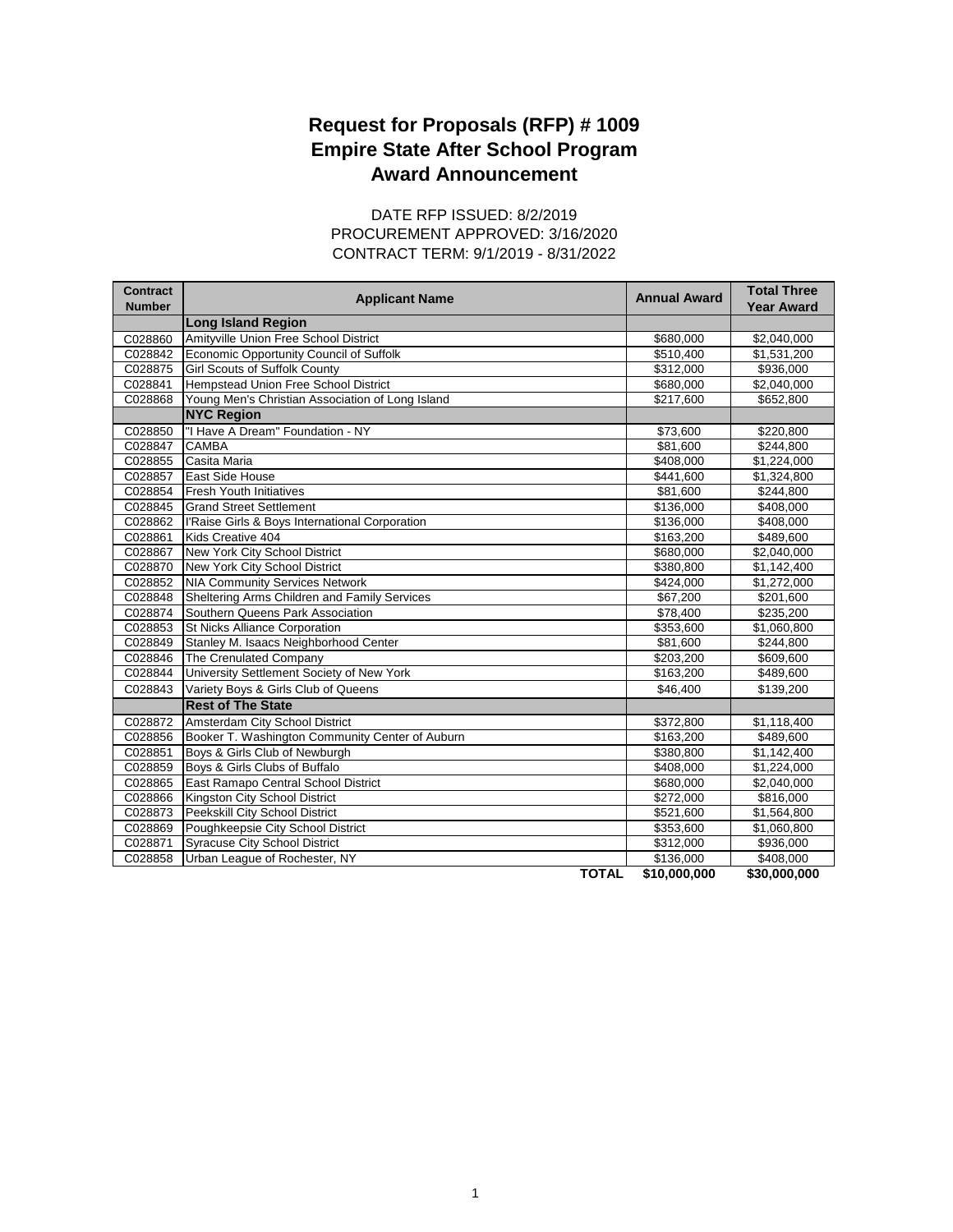| <b>Applicant Name</b>                            | <b>Contact Person</b>  | <b>Address</b>                                      |
|--------------------------------------------------|------------------------|-----------------------------------------------------|
| <b>Long Island Region</b>                        |                        |                                                     |
| Amityville Union Free School District            | <b>Mary Kelly</b>      | 150 Park Avenue, Amityville, NY 11701               |
| Economic Opportunity Council of Suffolk          | Adrian Fassett         | 31 West Main Street, Suite 300, Patchogue, NY 11772 |
| <b>Girl Scouts of Suffolk County</b>             | Thomas Flanagan        | 442 Moreland Road, Commack, NY 11725                |
| Hempstead Union Free School District             | Regina Armstrong       | 185 Peninsula Blvd., Hempstead, NY 11550            |
| Young Men's Christian Association of Long Island | Anne Brigis            | 121 Dosoris Lane, Glen Cove, NY 11542               |
| <b>NYC Region</b>                                |                        |                                                     |
| "I Have A Dream" Foundation - NY                 | Angela Williams        | 322 8th Avenue, Suite 202, New York, NY 10001       |
| <b>CAMBA</b>                                     | Joanne Oplustil        | 1720 Church Avenue, 2nd Floor, Brooklyn, NY 11226   |
| Casita Maria                                     | <b>Haydee Morales</b>  | 928 Simpson Street, Bronx, NY 10459                 |
| East Side House                                  | Daniel Diaz            | 337 Alexander Ave, Bronx, NY 10454                  |
| <b>Fresh Youth Initiatives</b>                   | Eileen Lyons           | 505 West 171st Street, New York, NY 10032           |
| <b>Grand Street Settlement</b>                   | <b>Robert Cordero</b>  | 80 Pitt Street, New York, NY 10002                  |
| l'Raise Girls & Boys International Corporation   | Shanequa Moore         | 3640 White Plains Road, Bronx, NY 10467             |
| Kids Creative 404                                | Didier(DJ) Rouzeau     | 2014 5th Avenue, New York, NY 10035                 |
| New York City School District                    | <b>Maribel Hulla</b>   | 1 Fordham Plaza, Bronx, NY 10458                    |
| New York City School District                    | Karina Costantino      | 415 89th Street, Brooklyn, NY 11209                 |
| <b>NIA Community Services Network</b>            | Rosa Casella           | 6614 11th Avenue, Brooklyn, NY 11219                |
| Sheltering Arms Children and Family Services     | <b>Lindsay Gebhart</b> | 305 7th Avenue, 2nd Floor, New York, NY 10001       |
| Southern Queens Park Association                 | Jacqueline Boyce       | 177-01 Baisley Blvd., Jamaica, NY 11434             |
| <b>St Nicks Alliance Corporation</b>             | Michael Rochford       | 2 Kingsland Avenue, Brooklyn, NY 11211              |
| Stanley M. Isaacs Neighborhood Center            | <b>Gregory Morris</b>  | 415 East 93rd Street, New York, NY 10128            |
| The Crenulated Company                           | Jack Doyle             | 1512 Townsend Avenue, Bronx, NY 10452               |
| University Settlement Society of New York        | Melissa Aase           | 184 Eldridge Street, New York, NY 10002             |
| Variety Boys & Girls Club of Queens              | Andy Rodriguez         | 21-12 30th Road, Astoria, NY 11102                  |
| <b>Rest of The State</b>                         |                        |                                                     |
| Amsterdam City School District                   | Raymond Colucciello    | 140 Saratoga Avenue, Amsterdam, NY 12010            |
| Booker T. Washington Community Center of Auburn  | Denise Farrington      | 23 Chapman Avenue, Auburn, NY 13021                 |
| Boys & Girls Club of Newburgh                    | Kevin White            | 285 Liberty Street, Newburgh, NY 12550              |
| Boys & Girls Clubs of Buffalo                    | Shari McDonough        | 282 Babcock Street, Buffalo, NY 14210               |
| East Ramapo Central School District              | Daniel Shanahan        | 105 S. Madison Avenue, Spring Valley, NY 10977      |
| Kingston City School District                    | Paul Padalino          | 61 Crown Street, Kingston, NY 12401                 |
| Peekskill City School District                   | David Mauricio         | 1031 Elm Street, Peekskill, NY 10566                |
| Poughkeepsie City School District                | Elizabeth Ten Dyke     | 18 South Perry Street, Poughkeepsie, NY 12601       |
| <b>Syracuse City School District</b>             | Jaime Alicea           | 725 Harrison Street, Syracuse, NY 13210             |
| Urban League of Rochester, NY                    | Seanelle Hawkins       | 265 North Clinton Avenue, Rochester, NY 14605       |